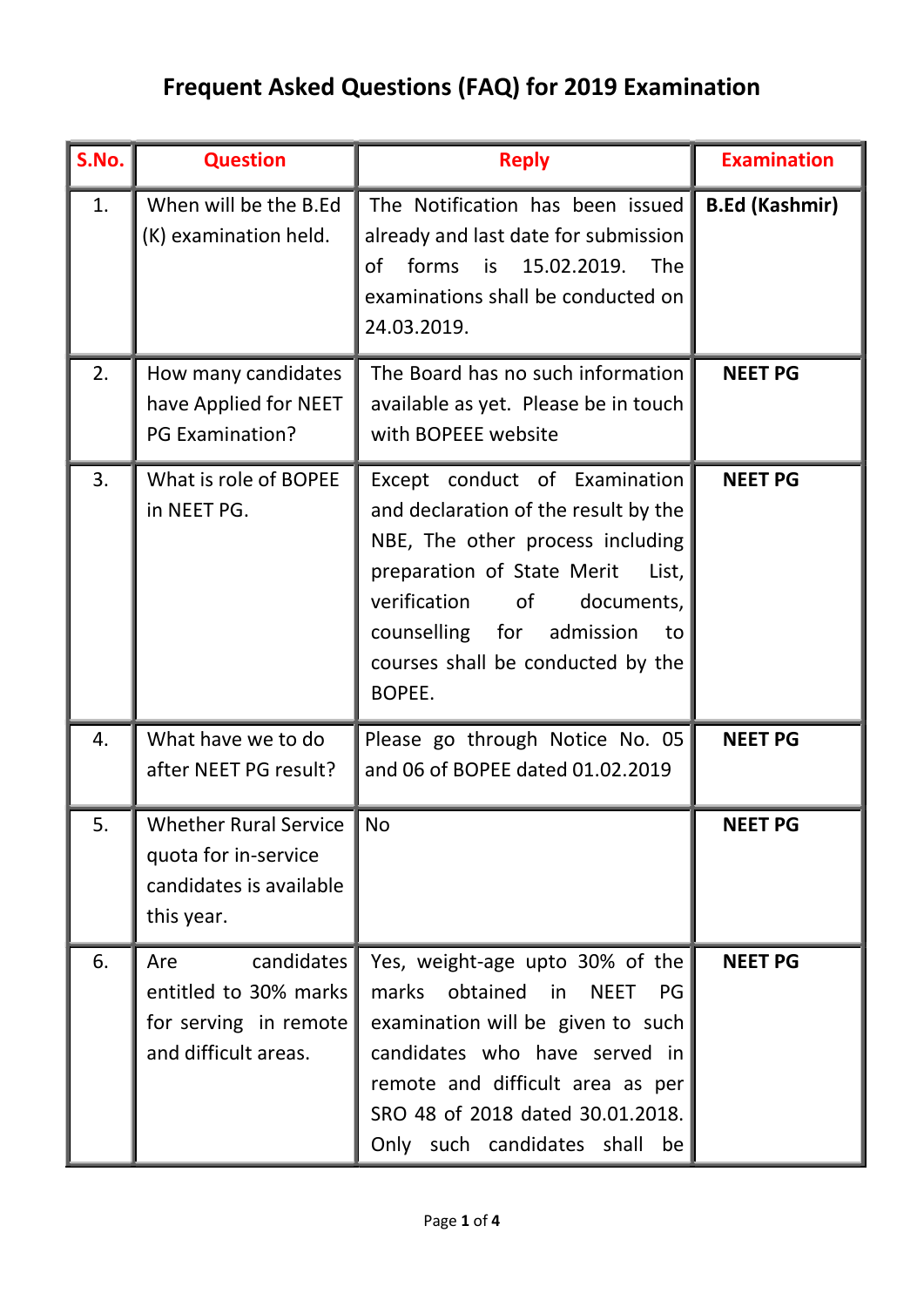|     |                                                                                            | entitled to the incentive marks<br>who are otherwise eligible as per<br>MCI Regulations.                                                                                                                                                                                                                                                                                                                                                                               |                |
|-----|--------------------------------------------------------------------------------------------|------------------------------------------------------------------------------------------------------------------------------------------------------------------------------------------------------------------------------------------------------------------------------------------------------------------------------------------------------------------------------------------------------------------------------------------------------------------------|----------------|
| 7.  | will<br>When<br>the<br>registration start?                                                 | Only after the NEET PG result is<br>received from National Board of<br>Examination. Same<br>shall<br>be<br>notified.                                                                                                                                                                                                                                                                                                                                                   | <b>NEET PG</b> |
| 8.  | Who has to submit<br>before<br>documents<br>online registration in<br><b>BOPEE office?</b> | Only such candidates who<br>are<br>temporarily residing outside the<br>State but are the State Subjects of<br>J&K and have appeared from a<br>centre other than J&K shall be<br>required to submit the documents<br>online<br>before<br>registration.<br>However, the candidates belonging<br>to the State of J&K and shown their<br>permanent residence as J&K will<br>required to submit<br>not<br>be<br>document and affidavit in person in<br><b>BOPEE</b> office. | <b>NEET PG</b> |
| 9.  | What<br>we<br>are<br>supposed to do after<br>declaration of NEET<br>UG Result 2019         | Please be in touch with BOPEE<br>website. In case you have qualified<br>the exam you will be required to<br>register yourself online and upload<br>the documents online. After that<br>State Merit shall be notified and<br>online counselling for allotment of<br>seats shall start. The board has<br>notified the schedule also.                                                                                                                                     | <b>NEET UG</b> |
| 10. | What is the cutoff<br>score for OM and<br>categories in NEET UG<br>2019                    | open Merit candidates<br>For<br>(including JKPM, SP & CDP) the cut-<br>off merit is as notified by the NTA is<br>134. For reserved categories<br>(RBA,SC,ST,ALC,OSC) the cut-off<br>merit is 107                                                                                                                                                                                                                                                                       | <b>NEET UG</b> |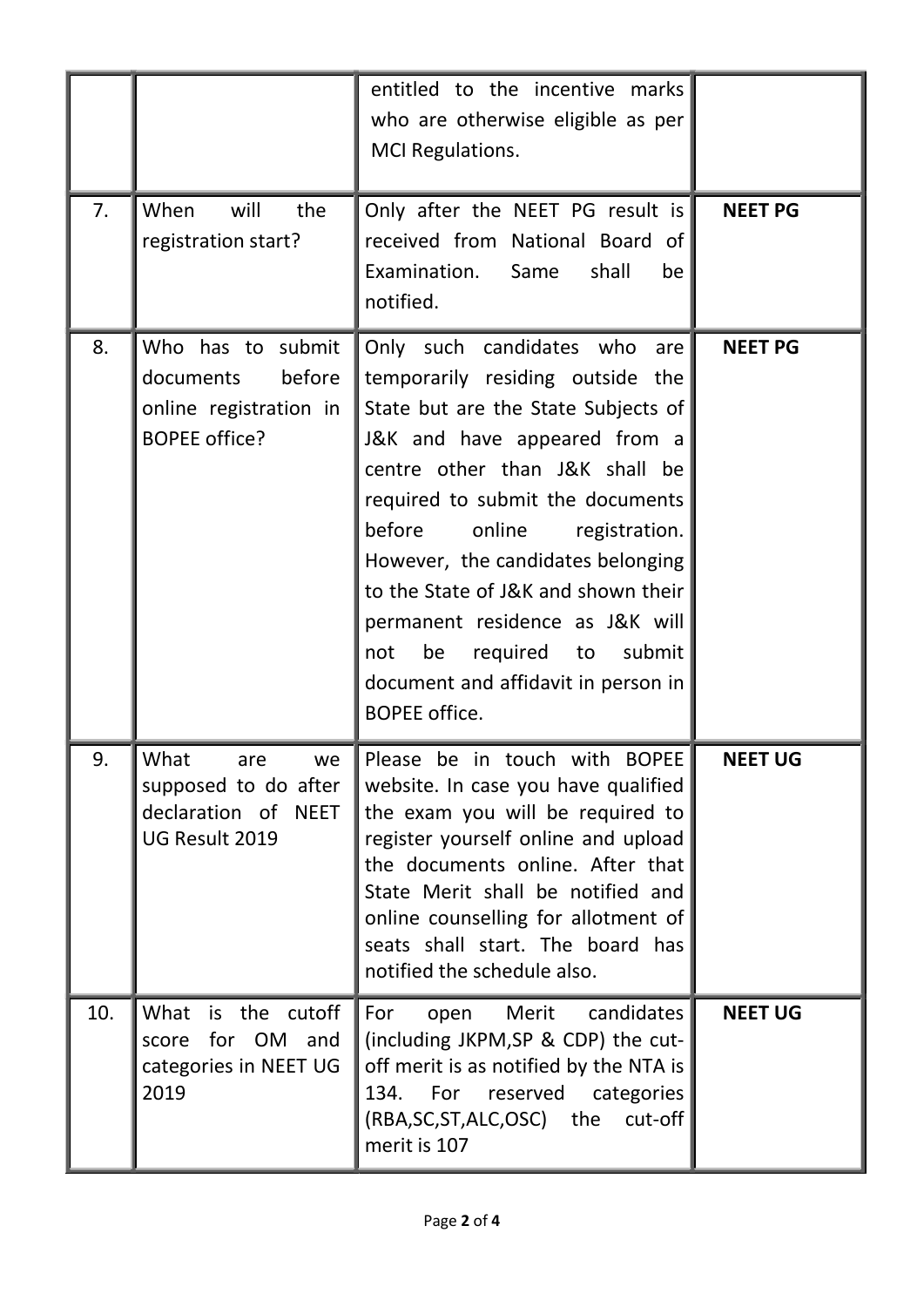| 12. | What is the number<br>of seats in MBBS in<br>Government Medical<br>Colleges in the State?          | Total seats =800<br>Male $=400$<br>Female= 400<br>OM (Male) = 200<br>Cat.(Male)=200<br>OM (Female) = 200<br>Cat.(Female)=200<br>This includes 400 seats to be filled<br>for the new medical colleges.                                                                                                                         | <b>NEET UG</b> |
|-----|----------------------------------------------------------------------------------------------------|-------------------------------------------------------------------------------------------------------------------------------------------------------------------------------------------------------------------------------------------------------------------------------------------------------------------------------|----------------|
| 13. | What about quota for<br>Economically Weaker<br>Sections (EWS).                                     | So far the BOPEE has not received<br>from<br>communication<br>the<br>any<br>Government on the subject.                                                                                                                                                                                                                        | <b>NEET UG</b> |
| 14. | belong to J&K but<br>have qualified 10+2<br>from outside state                                     | If a candidate is state subject, he<br>can participate in the counselling in<br>case he has shown his domicile<br>from outside then he should<br>contact the Board and have the<br>status updated.                                                                                                                            | <b>NEET UG</b> |
| 15. | When<br>will<br>the<br>registration start?                                                         | w.e.f 17.06.2019 to 24.06.2019                                                                                                                                                                                                                                                                                                | <b>NEET UG</b> |
| 16. | When will the seats<br>for<br>Economically<br>Weaker Sections<br>(EWS) be filled up<br>under NEET. | Please refer to S.No. 13 above and<br>the Notice No. 61-BOPEE of 2019<br>dated 19.06.2019 in this regard. So<br>far Government has not conveyed<br>any decision with regard<br>to<br>amendments in the Reservation Act<br>and the Rules issued there under.<br>Unless the rules are notified Board<br>cannot make any comment | <b>NEET UG</b> |